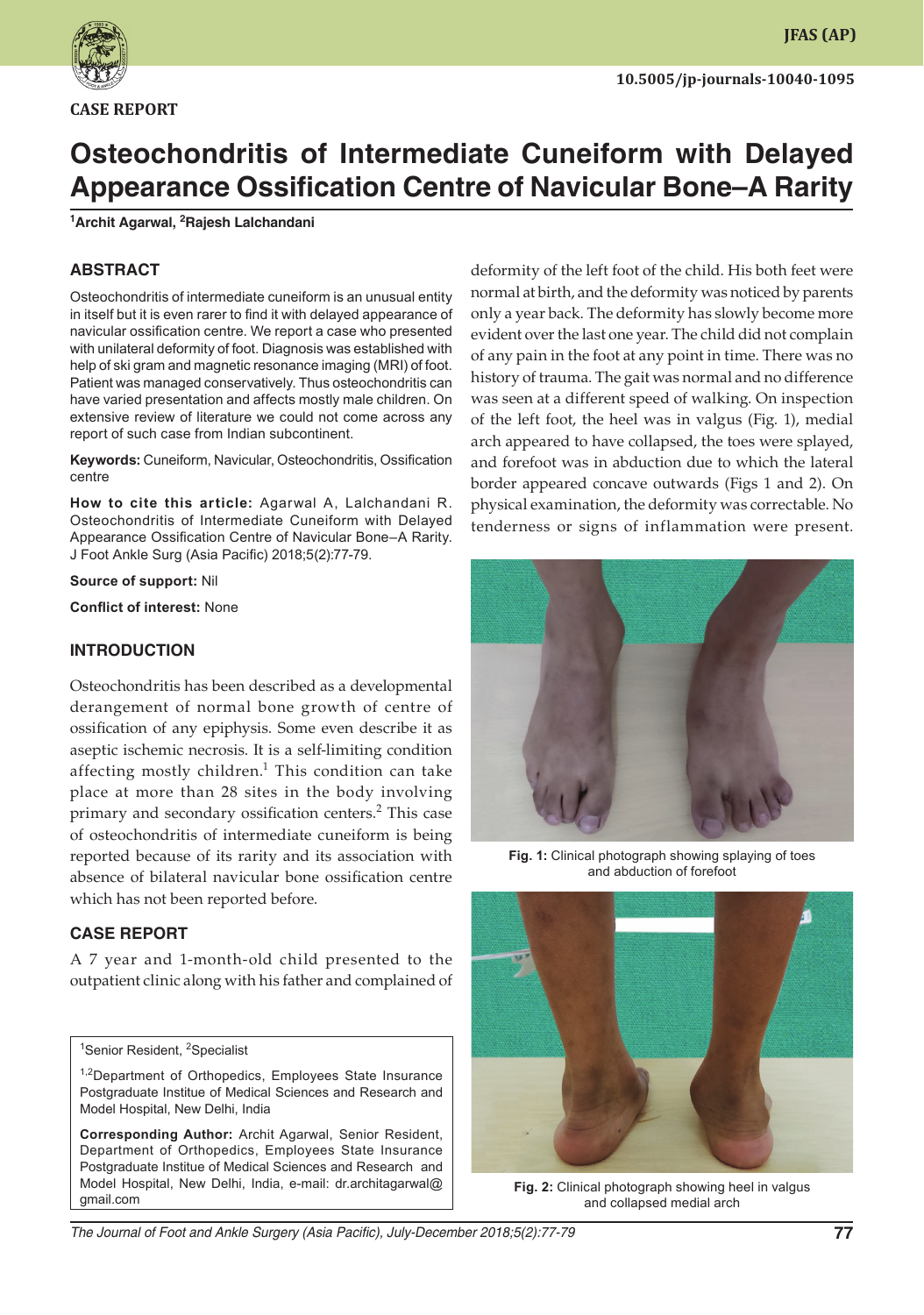The range of inversion-eversion at subtalar joint and plantarflexion dorsiflexion of the ankle was painless and full. On measurement, the left foot was 2 cm shorter in length in comparison to the other foot. Distal neurovascular status was normal.

Radiograph of the left foot (Fig. 3) showed sclerosed, irregular intermediate cuneiform which was smaller in size than the opposite side. In both feet, the navicular bone could not be visualized. On MRI, it was found that the left intermediate cuneiform ossific nucleus was small and irregular (Fig. 4). Ossification centre was not seen in bilateral navicular bone cartilage (Fig. 3). Lateral cuneiform is larger on the left than on the right foot. MRI revealed loss of signal intensity in intermediate cuneiform on the sagittal T1-weighted images. All the routine investigations and inflammatory and metabolic markers were within normal limits. There was no evidence of infective etiology.

The child was managed conservatively, and parents were reassured about the benign nature of the disease. Consent of the child's father was taken for publication of reports.

### **DISCUSSION**

This report describes a rare case of idiopathic osteochondritis of intermediate cuneiform along with the delayed appearance of ossification centre of bilateral navicular bones. In the past, four such cases of osteochondritis of intermediate cuneiform have been reported, but this is unique because of its different clinical presentation from the other four reported cases in the past. This is the first Indian case to be recorded.

The foot is a common site of osteochondritis involving different bones in children. Osteochondritis of navicular bone has been named as Kohler's bone disease, the second metatarsal head as Freiberg's infraction, the base of 5th

metatarsal as Iselin's disease, calcaneal apophysitis as Sever's disease and of medial cuneiform as Buschke's disease. Osteochondritis of medial cuneiform has been reported in literature more often than the intermediate cuneiform.<sup>3</sup> In 1953 Hicks<sup>2</sup> reported the first case of osteochondritis of intermediate cuneiform. Since then just three more cases have been reported, the last one being in 2013. In all the cases, one thing was in commonpain in the foot. In contrast to all these reported cases, the child in this report never had pain and was brought to the hospital only because of the deformity of the foot.

In all the reported cases of osteochondritis of cuneiform bones, boys have been affected just as in this case. $3$  The theory behind this is that only those bones are affected whose ossification nucleus appears after birth. In boys, the ossification nucleus appears 8 months later than girls. The intermediate cuneiform and navicular are last to appear at the age of 4. By this time the child starts walking, and the mechanical stress has increased. So, both developments of ossification nucleus and mechanical stress coincide more in boys than girls.<sup>4</sup> The age group commonly affected is 4 to 6 years. By this time navicular as well as intermediate cuneiform ossification centre should have developed. But in the present case, navicular bone ossification has not started to appear even till 7 years of age and ossification centre of intermediate cuneiform is smaller and irregular due to osteochondritis. This has led to compensatory bony changes in the surrounding bones as seen in the MRI. In our case, the father described that the boy developed the deformity only since last one year. This means that the child could have developed osteochondrosis at the age of six.

Osteochondrosis of intermediate cuneiform has been described as benign and so underdiagnosed at times. Benign nature of its evolution and the short



**Fig. 3:** Radiograph of both feet showing small irregular intermediate cuneiform and absent navicular bone



**Fig. 4:** MRI showing deformed ossific nucleus of intermediate cuneiform and absence of ossific nucleus in navicular bone cartilage